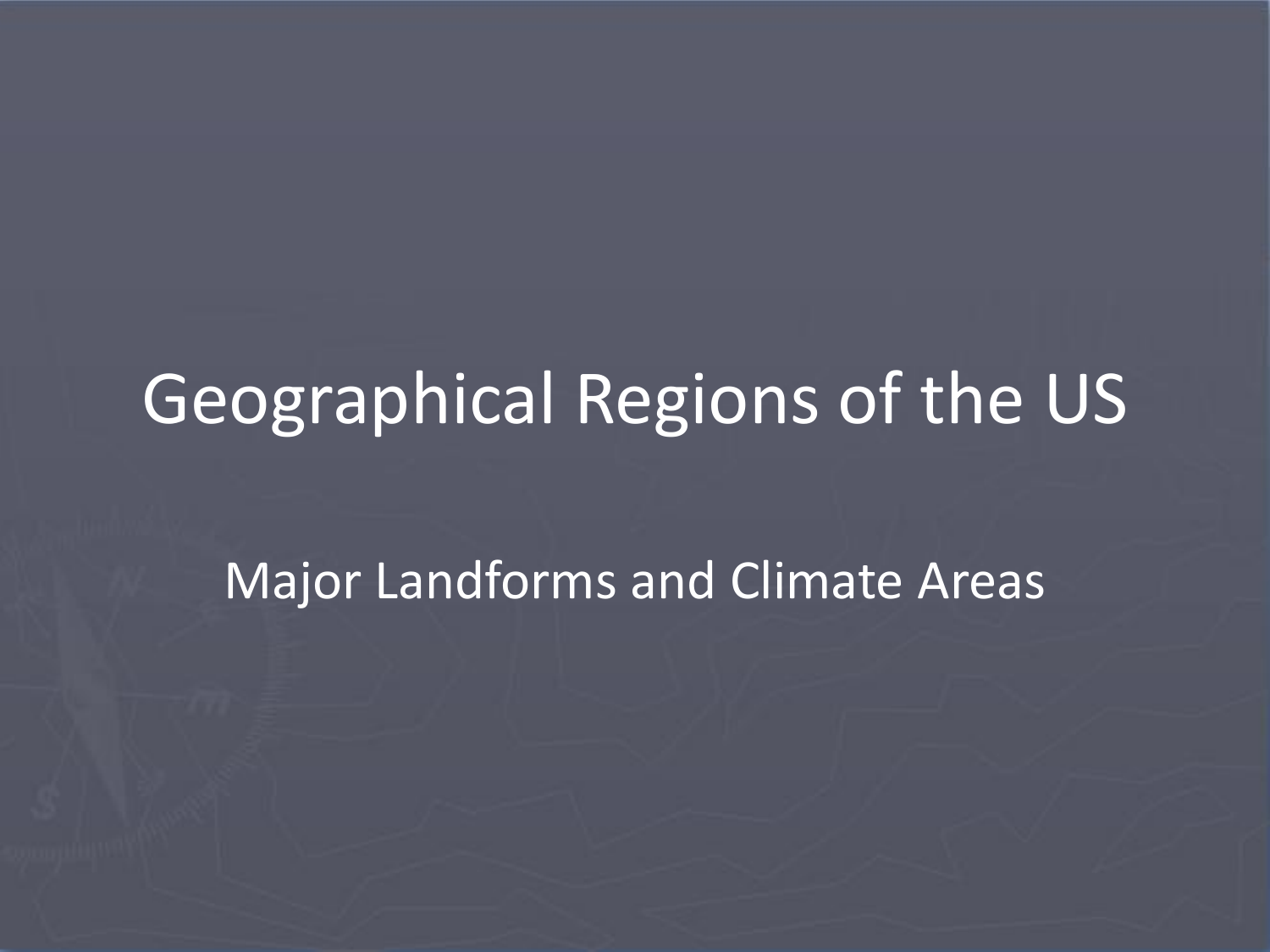## Appalachian

- Eastern United States
- 2000 miles long – 3200 km
- 300 miles wide
	- 480 km



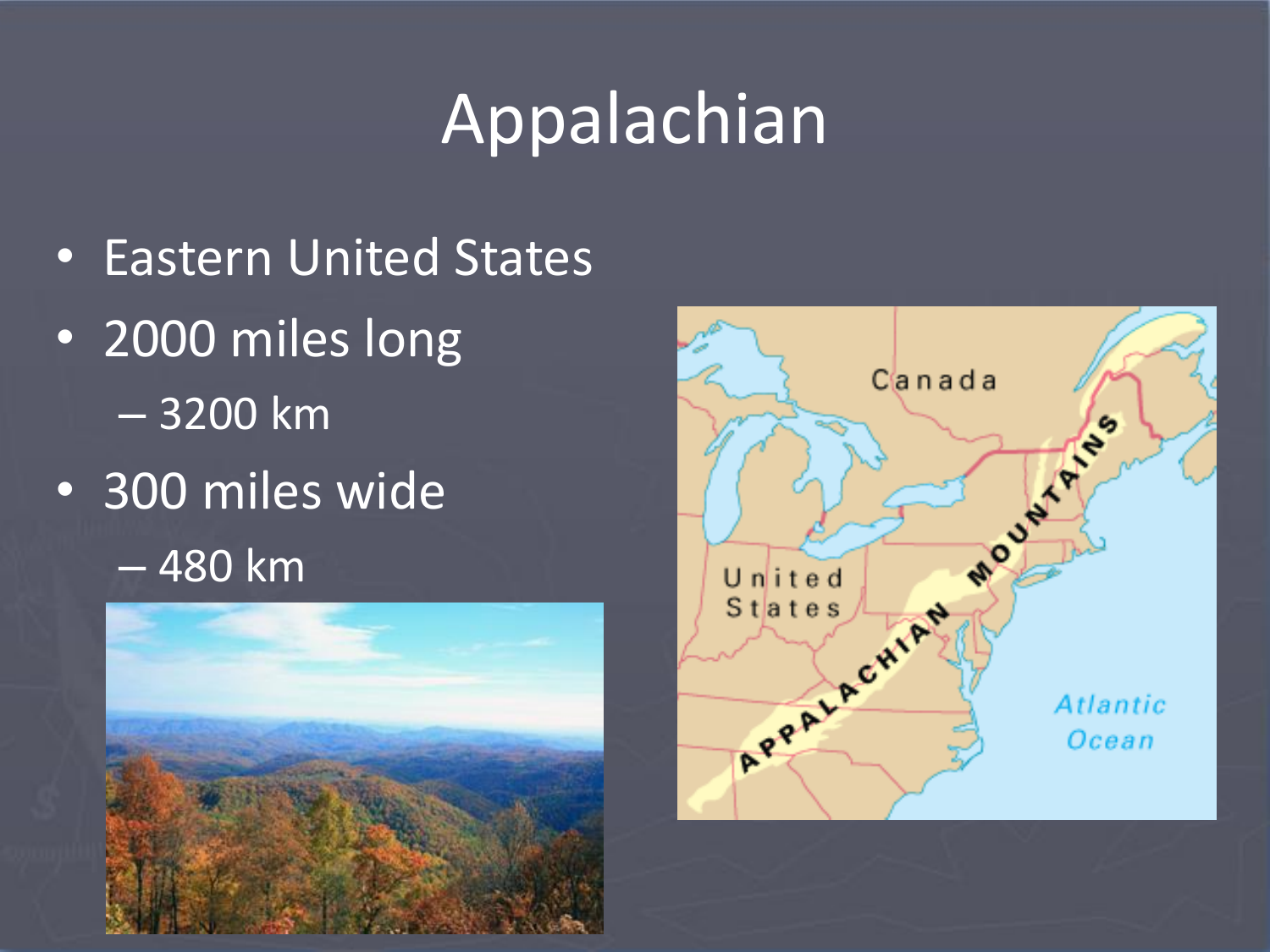### Everglades National Park - Florida





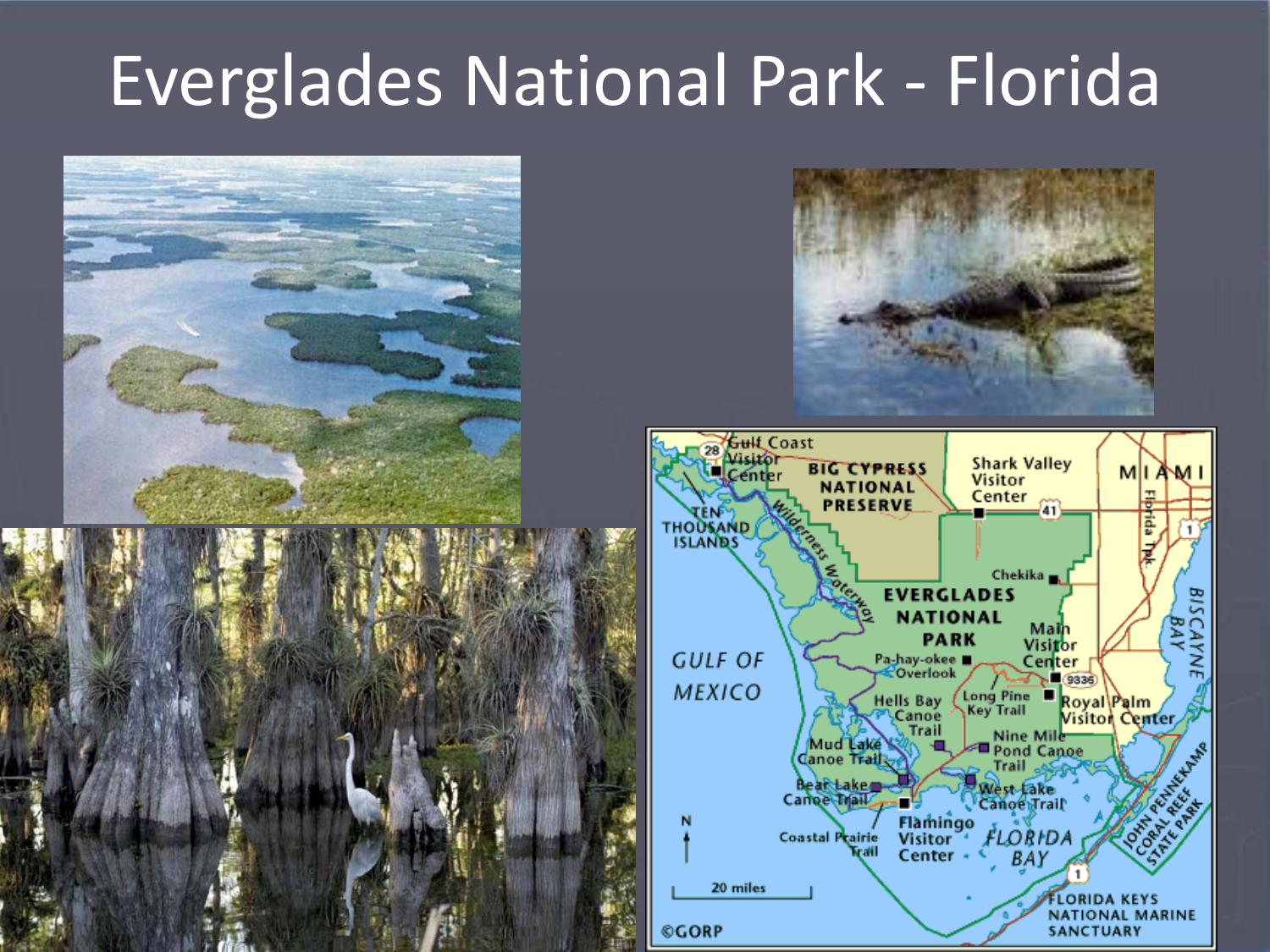## Great Lakes

- Huron
- Ontario
- Michigan
- Erie
- Superior

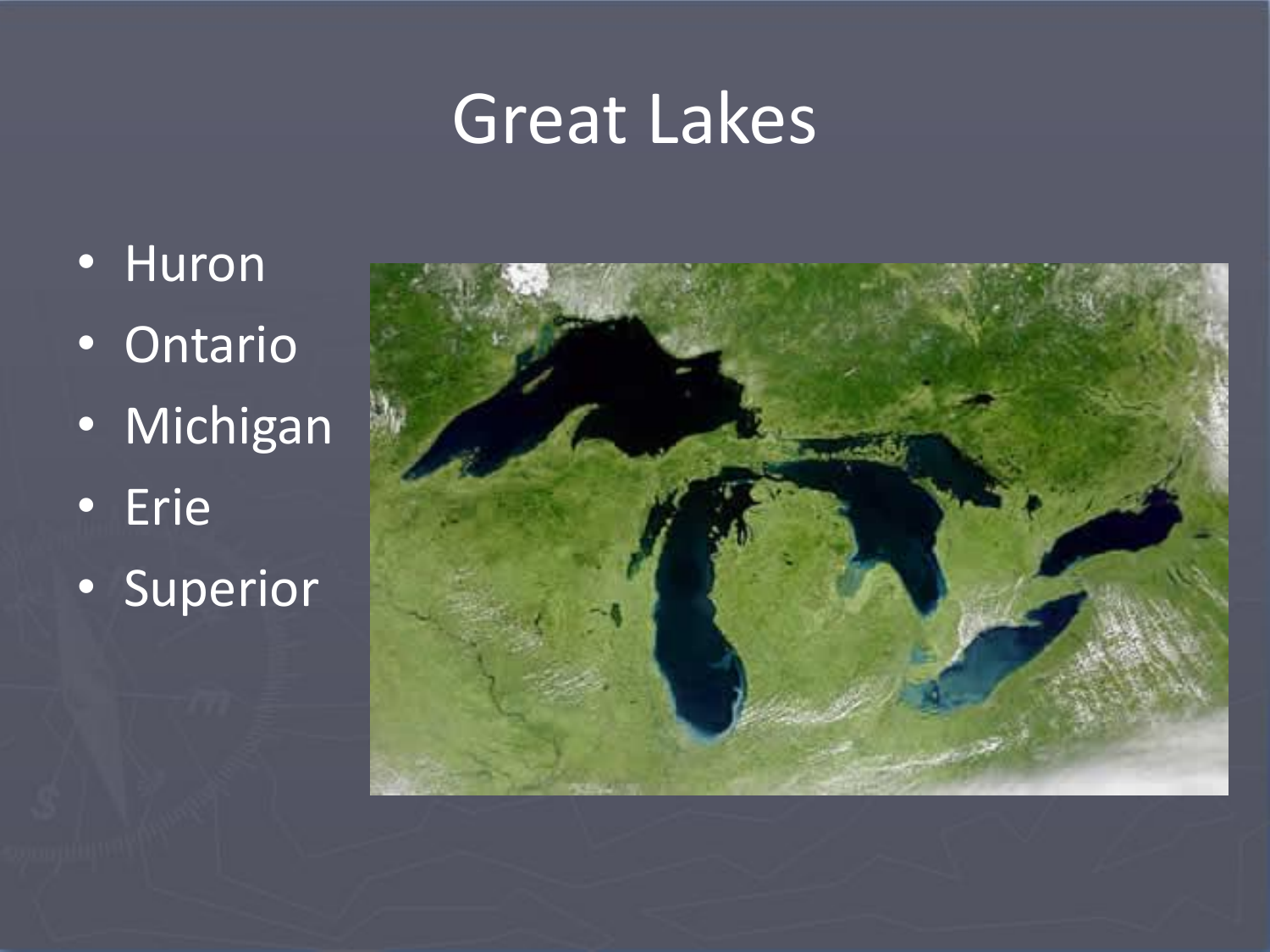#### The Great Lakes

- Located along the boarder of US and Canada
- Nicknamed the "inland seas"
- Lake Superior Largest Freshwater lake in the World
- Connected to the Atlantic ocean by the St. Lawrence River and the Erie Canal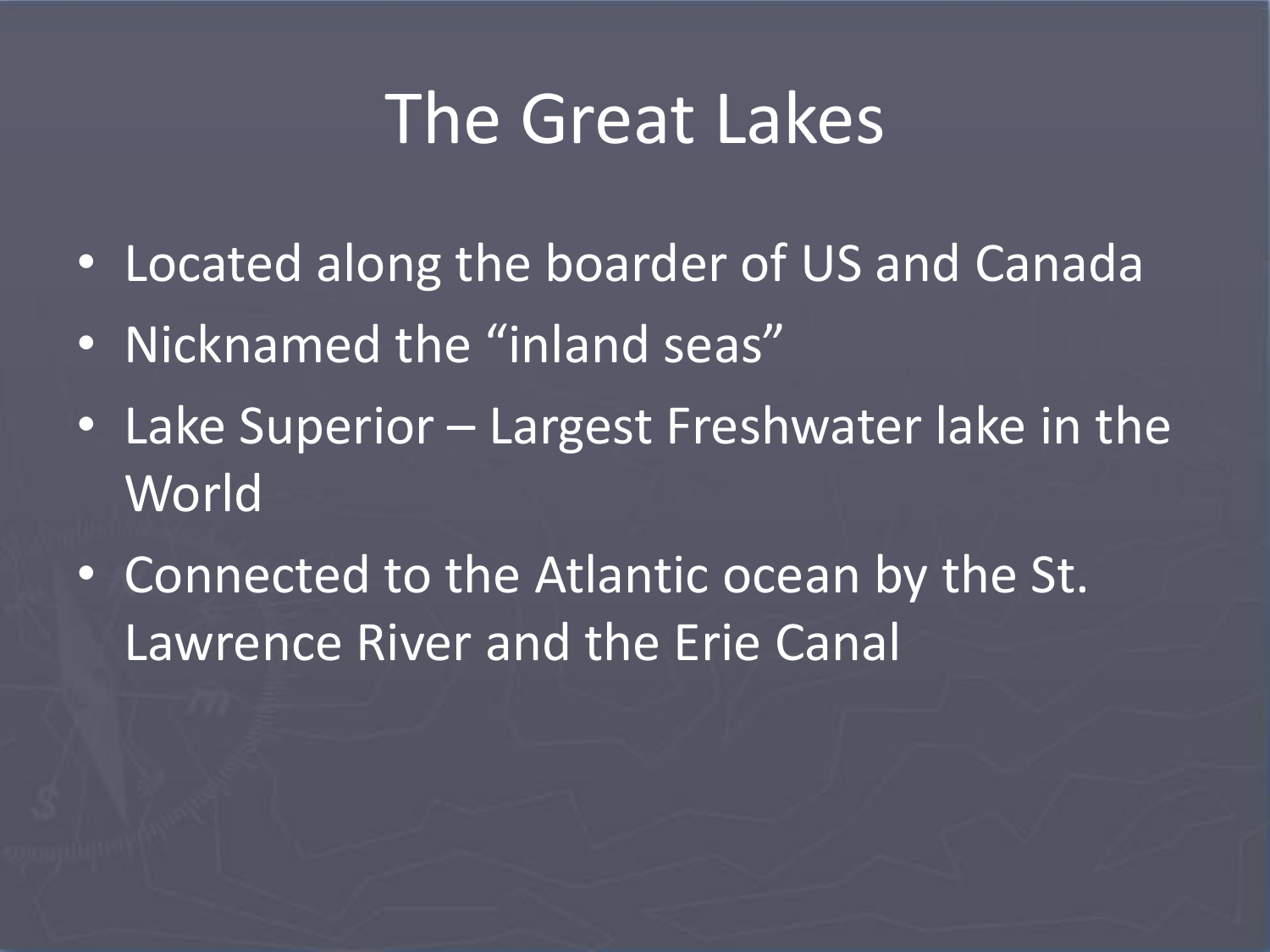#### Great Plains

- Grassland Biome
- Capable of supporting large-scale agriculture
- Located just east of Rocky Mountains



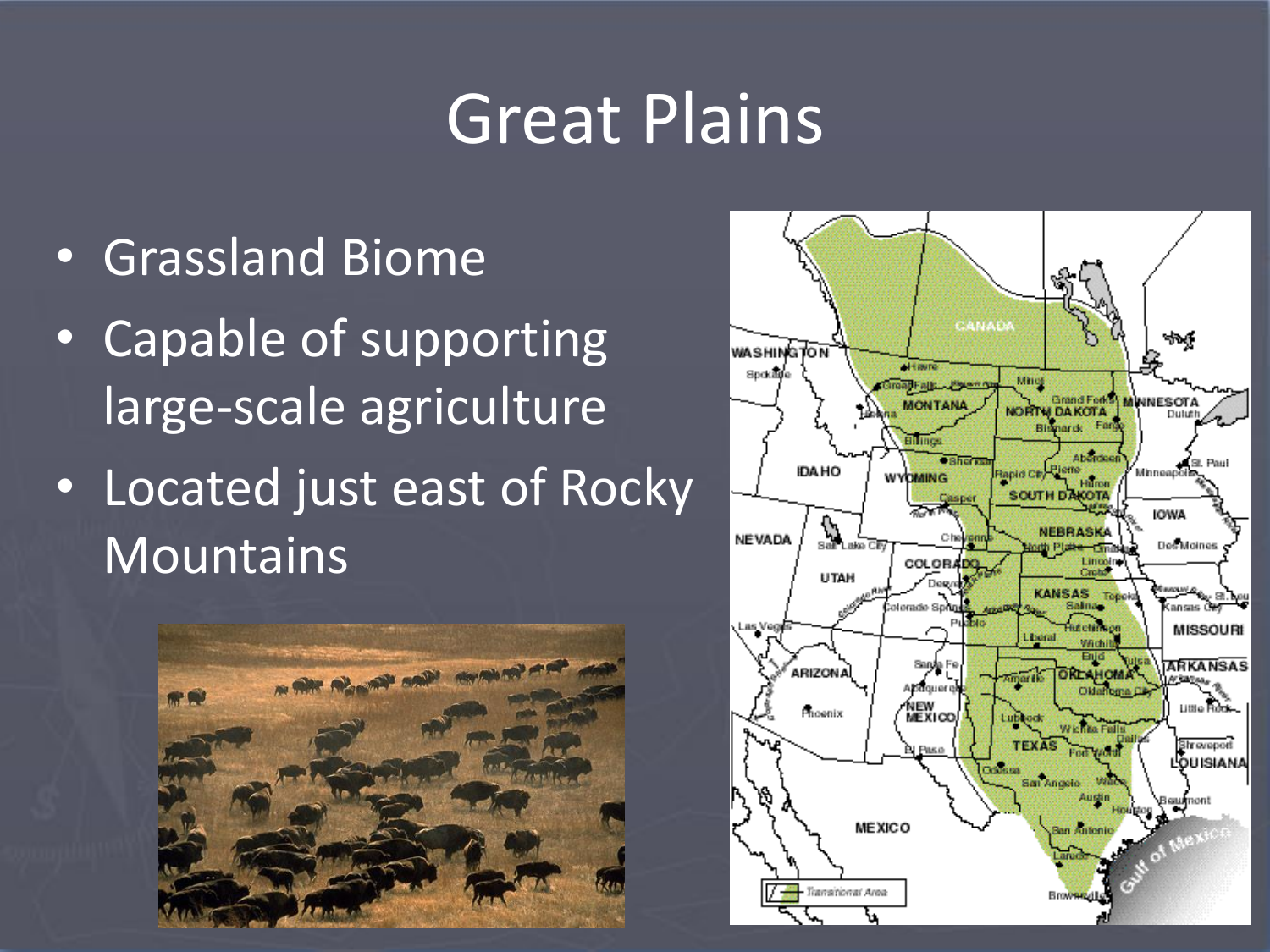## Rocky Mountains

- About 3,000 miles long – 4800 km
- Only about 400 miles wide at the widest point – 643 km
- **Continental Divide**
	- Water east of Rockies flows to Gulf or Atlantic, Water west flows to Pacific

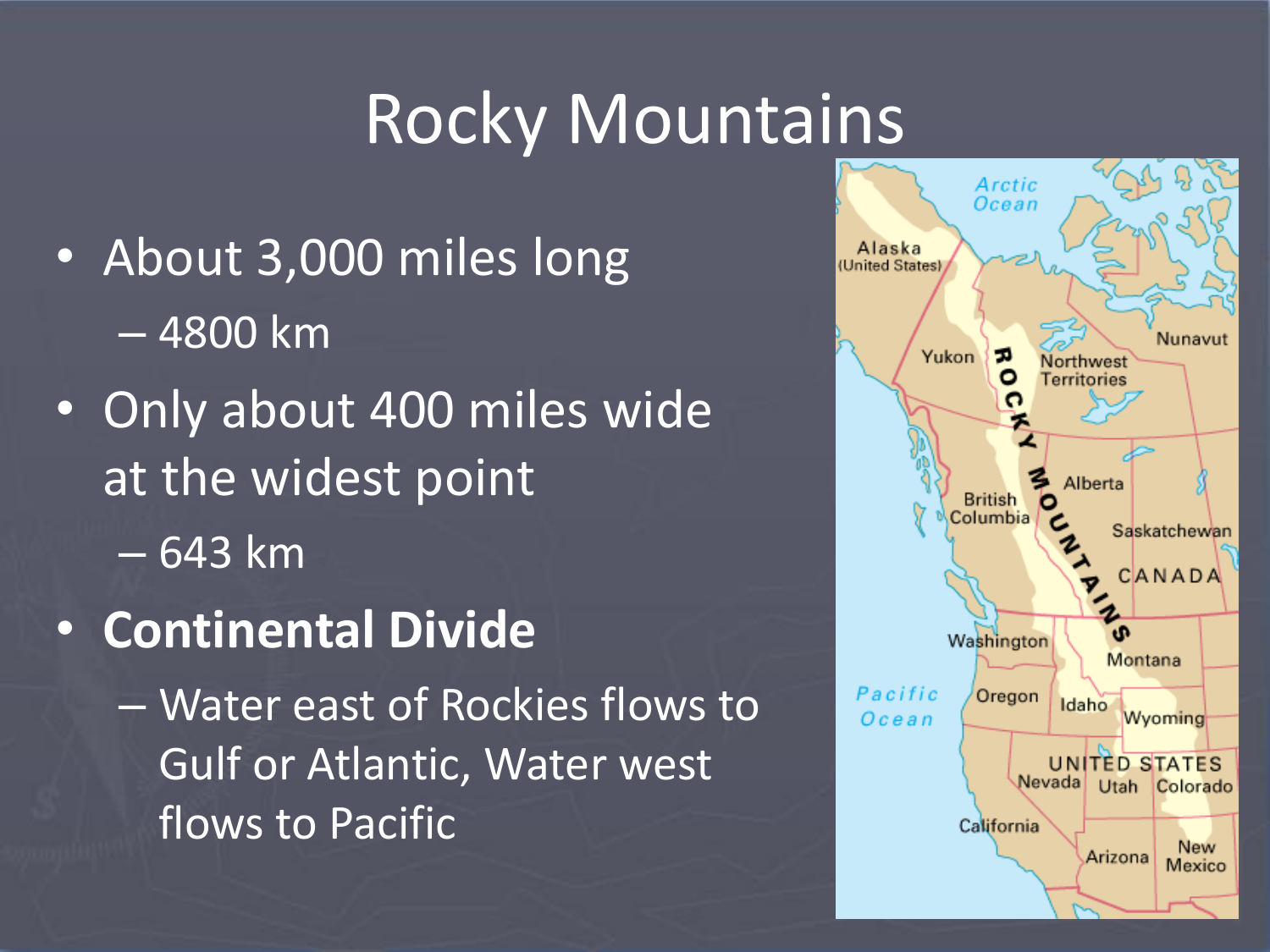## SouthWest

- Scrub Desert
- Southwest United **States**





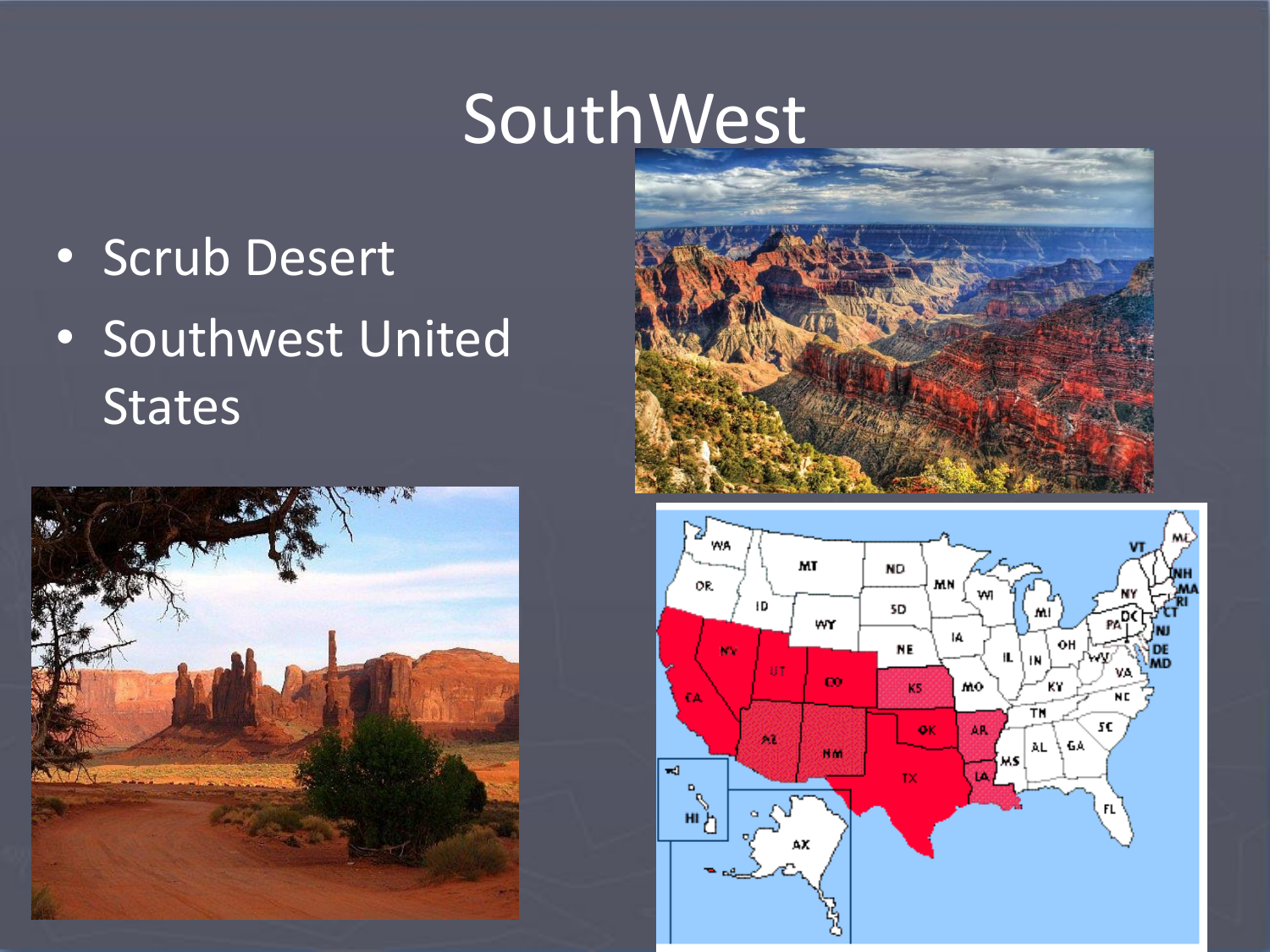### Death Valley

• Lowest – 282 ft (86m) • Below Sealevel • Driest – 2.36in (59.9mm) • Avg rainfall • Hottest – 134F (56.7C)

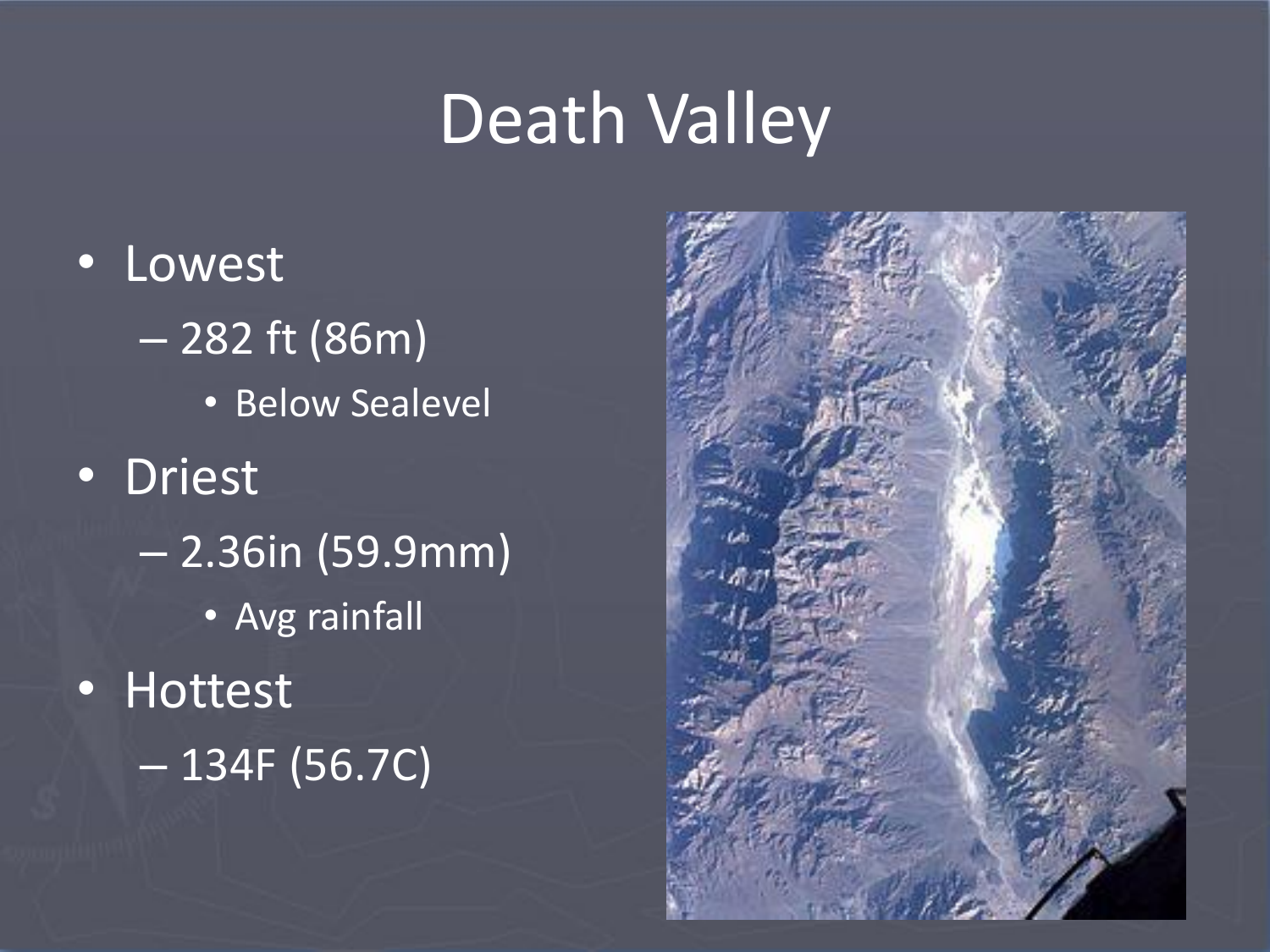### Pacific Northwest

- Describes Northwest USA (and western Canada)
- Mostly Coniferous Forest
- Include Cascade **Mountains**





Spatial Climate Analysis Service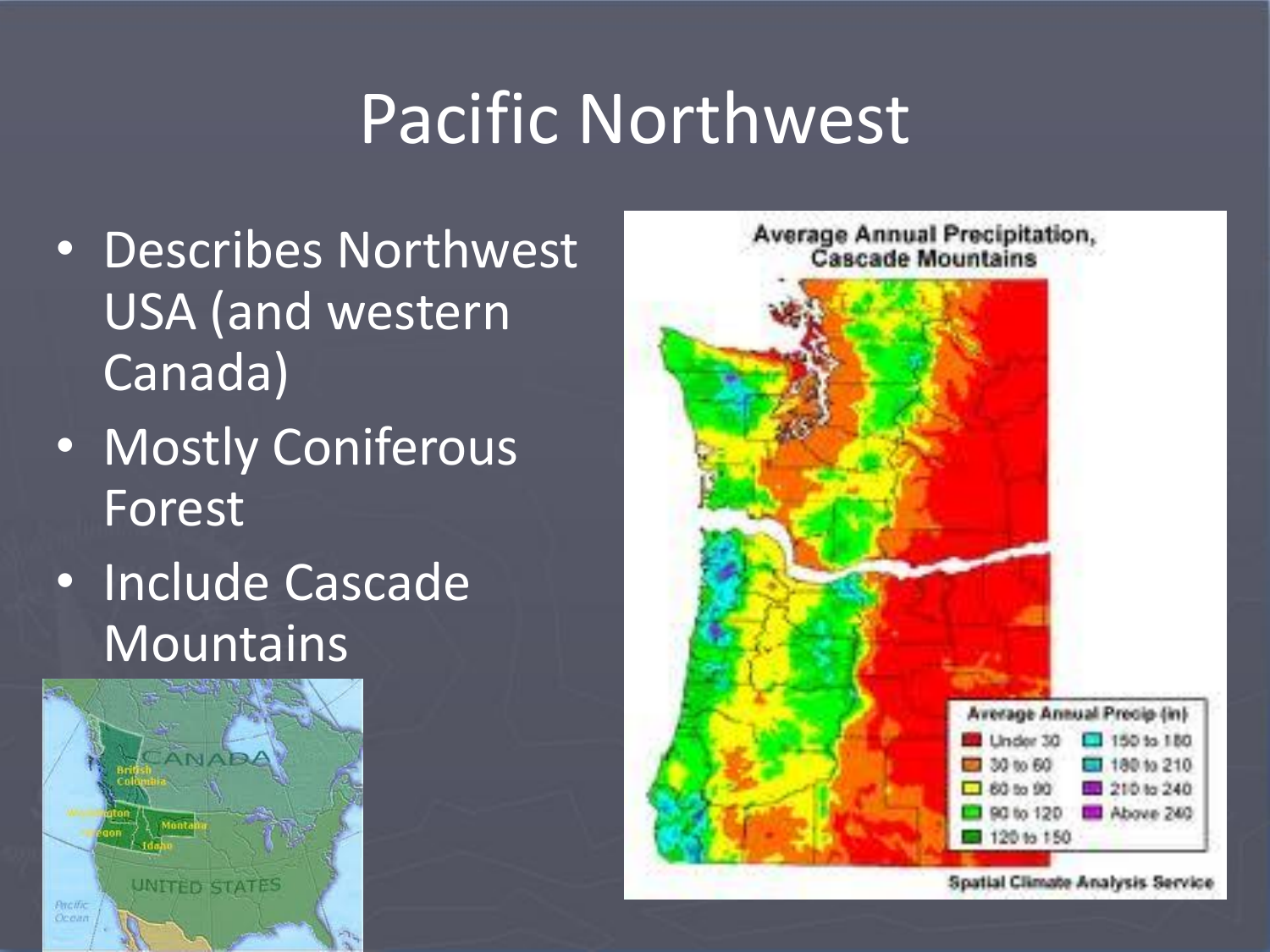# Alaska

- Northernmost State
- Biomes
	- Highland
	- Coniferous Forest
	- Tundra

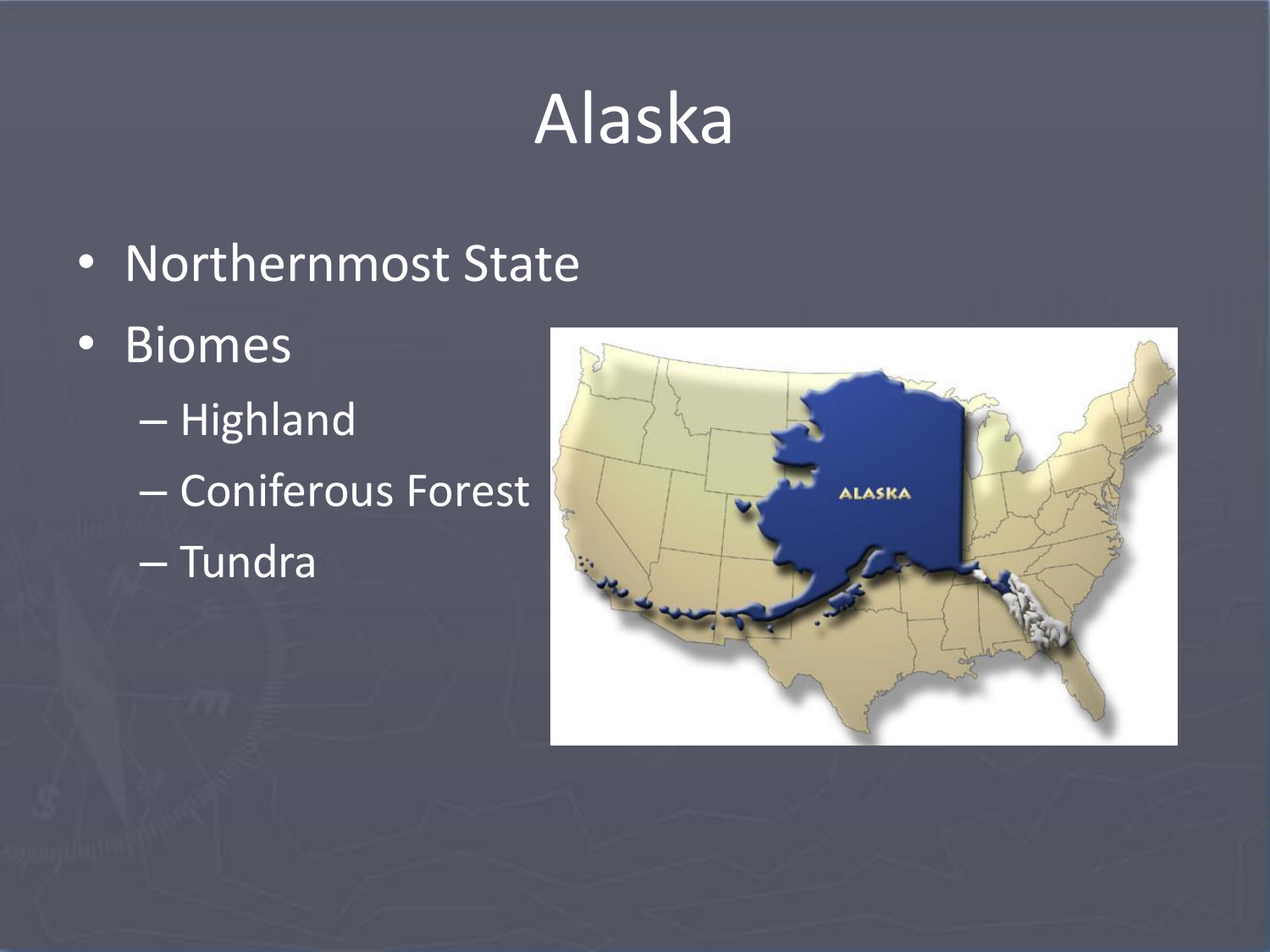### Barrow, Alaska